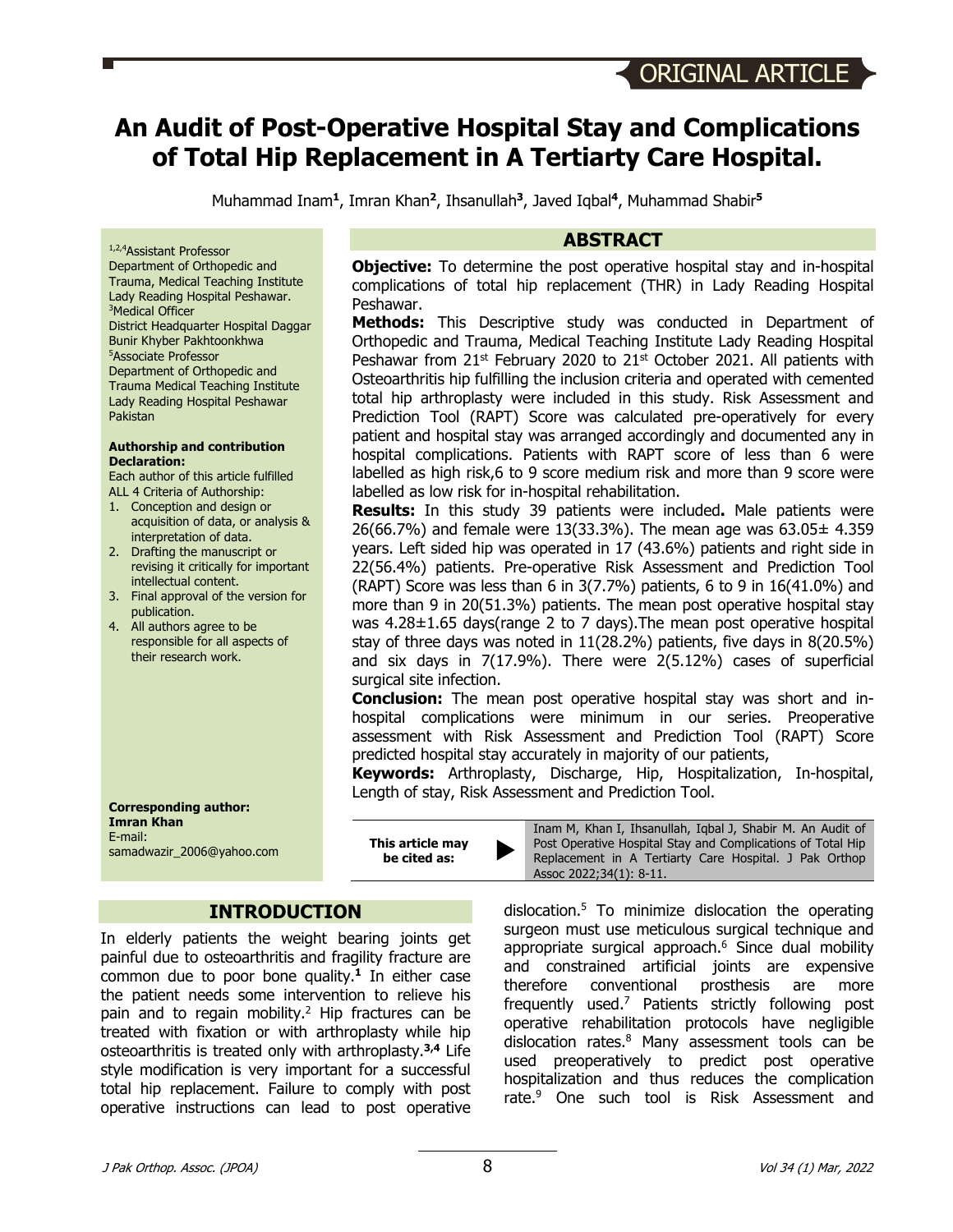Prediction Tool (RAPT)<sup>4,10</sup> which is scored preoperatively to predict post operative hospital stay and any complication thereafter.

Since THR is a major surgery with expensive implants and without knowing the tentative hospital stay, rehabilitation and complication rate the surgery can be more expensive than expected. In this study we utilized RAPT score to predict hospital stay and a decision tool for discharge home and also determined the in-hospital complications if any in patients operated with cemented THR. The objective of our study was to determine the post operative hospital stay and in-hospital complications of total hip replacement(THR) in Lady Reading Hospital Peshawar.

#### **METHODS**

We conducted this Descriptive study in Department of Orthopedic and Trauma Medical Teaching Institute Lady Reading Hospital Peshawar from  $21<sup>st</sup>$  February 2020 to  $21^{st}$  October 2021.All patients of either gender and age with primary osteoarthritis of the hip diagnosed clinically and confirmed with radiograph of the hip taken in anteroposterior and lateral projection were included. Patients with revision arthroplasty and patients of osteoarthritis hip with other pathologies requiring mandatory surgical interventions were excluded. The study protocols were approved by the ethical Committee of our hospital. Informed written consent was taken from all participants. In the included patients complete history, physical examination and relevant investigations were ordered. Preoperative all the patient were evaluated with Risk Assessment and Prediction Tool (RAPT)**<sup>10</sup>** and categorized into high risk(Score <6), medium risk(Score 6 to 9) and low risk group(Score>9). RAPT includes age of the patient, gender, gait aid used, pre operative walking distance, helper needed and living alone or with others. Total RAPT score is 12. If the score is less than 6 (High Risk Group) then extended hospitalization is needed, if the score is between 6 to 9(Medium Risk Group) then rehabilitation is needed at home while if the score is more than 9( Low Risk Group) then early discharge without any rehabilitation can be done.

All the patients were operated under spinal or general anaesthesia with direct lateral approach and cemented arthroplasty was performed following uniform standard surgical technique in all cases. Post operatively a pillow was put on the outer side of limb to avoid external rotation and hip flexion for 24 hours. Pre and post operative intravenous antibiotics (Cefoperazone + sulbactum 2 grams)were administered as per hospital protocol. Anterioposterior and lateral radiographs were taken for assessing the position of cup and stem. On first post operative day every patient was mobilized by the physiotherapist and walking was allowed with the help of Zimmer frame to avoid fall. All the patients were instructed to avoid dislocation. Patients were discharged home as per RAPT score.

All the data collected with the help of a proforma and analyzed with SPSS version 23. Quantitative data was presented as frequency and percentages while qualitative data as mean and standard deviation. Data is presented in table where necessary.

#### **RESULTS**

We operated 39 patients of osteoarthritis hip with cemented THR. Male patients were 26(66.7%) and female were 13(33.3%). The mean age was  $63.05\pm$ 4.359 years(range 55 to 70 years). Left sided hip was affected in 17 (43.6%) patients and right side in 22(56.4%) patients. Majority( 51.3%,n=20) of our patients were low risk followed by medium risk(41.0%,n=16) and high risk(7.7%,n=3). The mean post operative hospital stay was 4.28±1.65 days(range 2 to 7 days) as shown in table I.

**Table I:** Length of Post operative hospital stay in our

| study.                             |                              |                   |
|------------------------------------|------------------------------|-------------------|
| In Hospital stay in<br><b>Days</b> | <b>Number of</b><br>patients | <b>Percentage</b> |
|                                    |                              | 15.4%             |
|                                    |                              | 28.2%             |
|                                    |                              | 7.7%              |
|                                    |                              | 20.5%             |
|                                    |                              | 17.9%             |
|                                    |                              | 10.3%             |
| Total                              | 30                           | 100.0%            |

The pre operative RAPT score had predicted that 3(7.7%) patients would need prolonged hospital stay while we noted that 4(10.3%) patients had maximum(7 days) length of hospital stay in our study. This was because of the fact that 2(5.12%) patients had superficial surgical site infection and had prolonged hospital stay. The infection was subsided with antibiotics and dressings. The RAPT score predicted that 20(51.3%) patients would have low risk( $>9$  score) and we also noted that  $20(51.3%)$ patients had hospital stay of 2 to 4 days. Medium risk patients should have been 16(41.0%) as predicted by RAPT score while we recorded hospital stay of 5 to 6 days in 15(38.4%) patients. Overall the predicted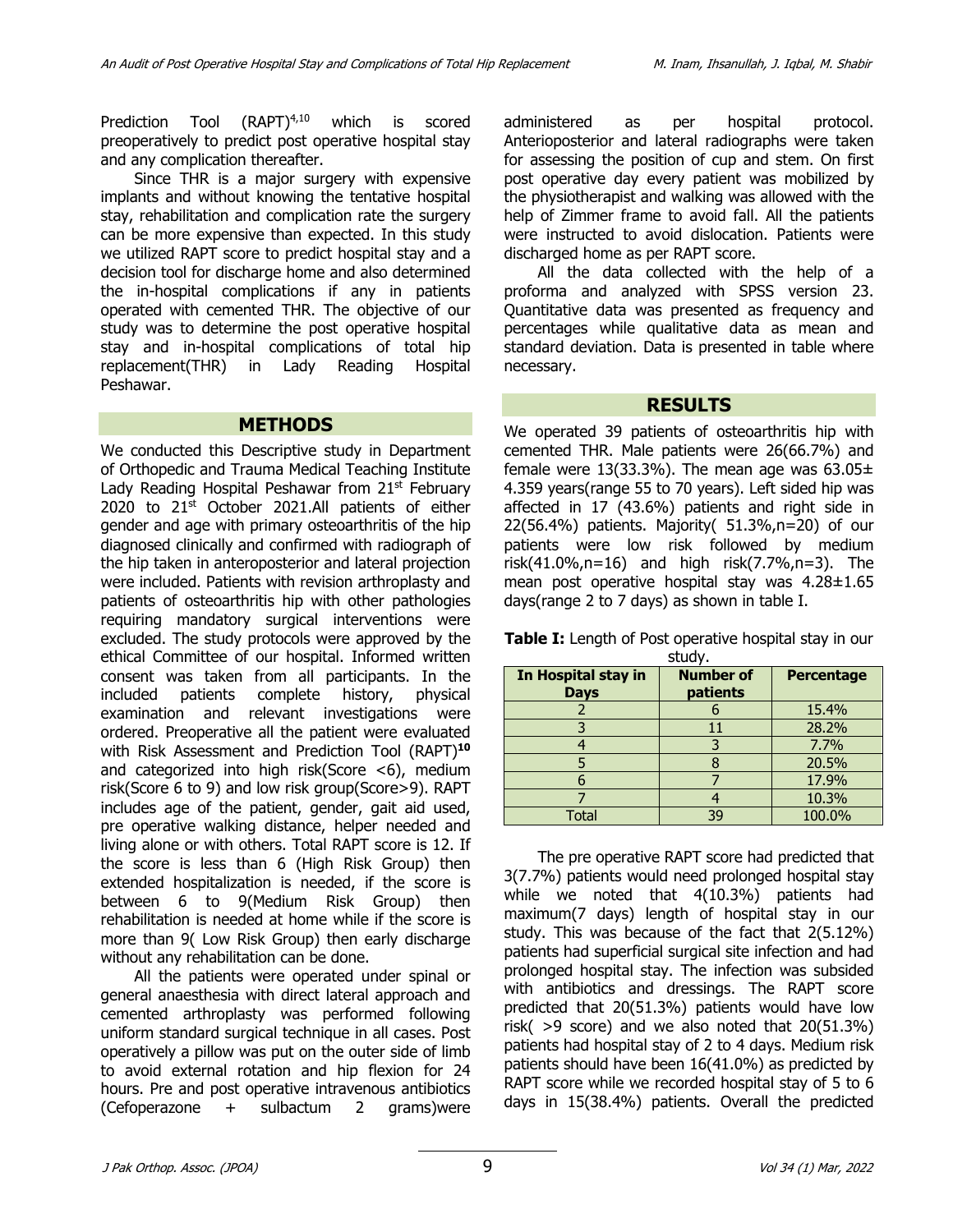value of RAPT score was 97.4%.No in-hospital mortality was recorded.

#### **DISCUSSION**

Risk Assessment and Prediction Tool (RAPT) Score has been utilized by many authors to predict post operative hospital stay of arthroplasty patients in order to planned safe surgery, accurately allocate resources and encourage early discharge of patients from hospital. Hansen**<sup>11</sup>** studied 3,213 patient of arthroplasties and showed that RAPT score had an accurate prediction for patients discharge disposition. He found that there was 78 % overall predictive accuracy but for hip arthroplasty it was 80%. The predictive accuracy of RAPT was more than 90% of the score of  $< 6$  that had been sent to inpatient rehabilitation center and score  $> 10$  that had been sent to home while it was lowest for scores between 7 and 10. This is comparable to our study. Bozic <sup>12</sup> had compared the hospital cost for primary versus revision arthroplasties in term of in-hospital stay and found that revision arthroplasties had higher cost and in patient stay. He concluded that preoperative risk assessment for arthroplasty can minimize higher resource utilization of the hospital as well as complication rate.

In our study only 7.7% patients needed inpatient rehabilitation. Bozic and Wagie $13$  studied 7818 patients and found that 29% of the high risk patients with score of less than six were discharged to inpatient rehabilitation center after surgery. Those patients who were at high high risk and were send to inpatient rehabilitation center had advance age, higher ASA grade, insured patients, and female patients. Another study by Tan  $et$  al  $14$  with 569 patients revealed that RAPT score had high significance for predicting the hospital stay following arthroplasty  $(R = 0.24, P < 0.001)$ ; the shorter inpatient stay had the highest the RAPT score which is comparable to our study. Tan found the predictive accuracy of RAPT was 85% and concluded that those patients who wanted to be discharge home had higher RAPT score. (OR 9.79, 95% CI 5.07 to 18.89,  $P < 0.001$ ). The predictive accuracy of our study was 97.4 %. Coudeyre  $15$  studied 134 patients of hip replacement for predictive outcome of surgery in which it was found that RAPT score was useful tool in postoperative decision for patient discharge. Dibra**<sup>16</sup>** retrospectively analyzed the data of 1024 patients of THR and documented that the overall predicative accuracy of RAPT score was 88%. Cohen and Reid**<sup>17</sup>** analyzed the data of 245 THRs and noted

the mean hospital stay of 1.82 days and the predictive accuracy of RAPT was 92%.

Alshahwani and colleagues**<sup>18</sup>** collected the data of 545 patients of primary hip and knee arthroplasty and noted that average length of stay was ≤3 days in majority of patients irrespective of risk assessment by RAPT score. These authors were of the opinion that RAPT score could predict discharge to home accurately in only 31.9% patients. These authors concluded that RAPT was not an accurate tool for prediction of discharge and alternative tools should be designed.

There were few limitations of our study. The design of our study was descriptive and sample size was small. We included cemented THR done for osteoarthritis only. Further studies addressing these limitation are recommended to confirm our results.

# **CONCLUSION**

The mean post operative hospital stay was short and in-hospital complications were minimum in our series. Preoperative assessment with Risk Assessment and Prediction Tool (RAPT) Score predicted hospital stay accurately in majority of our patients. Accurate preoperative assessment of patients undergoing THR not only reduced the complication rates but also reduced the economic burden on hospital as well as on the patients. Clinical scoring of a patient that undergo THR surgery can allow the patient as well as the surgeon to focus on those aspects that need special attention. The preoperative scoring system allows the patients to undergo safe surgery and achieve appropriate rehabilitation care postoperatively.

## **Conflict of Interest:** None

## **Grants/Funding:** None

## **REFERENCES**

- 1. Benedetti M G, Sarti D, Bonfiglioli Stagni S, Marian E. Setting, clinical pathways, fast-track and rehabilitation following primary knee arthroplasty: A literature review. Open Rehabil J. 2015;8:17–24.
- 2. Monticone M, Ambrosini E, Rocca B, Lorenzon C, Ferrante S, Zatti G. Task-oriented exercises and early full weight-bearing contribute to improving disability after total hip replacement: a randomized controlled trial. Clin Rehabil. 2014;28(07):658–668.